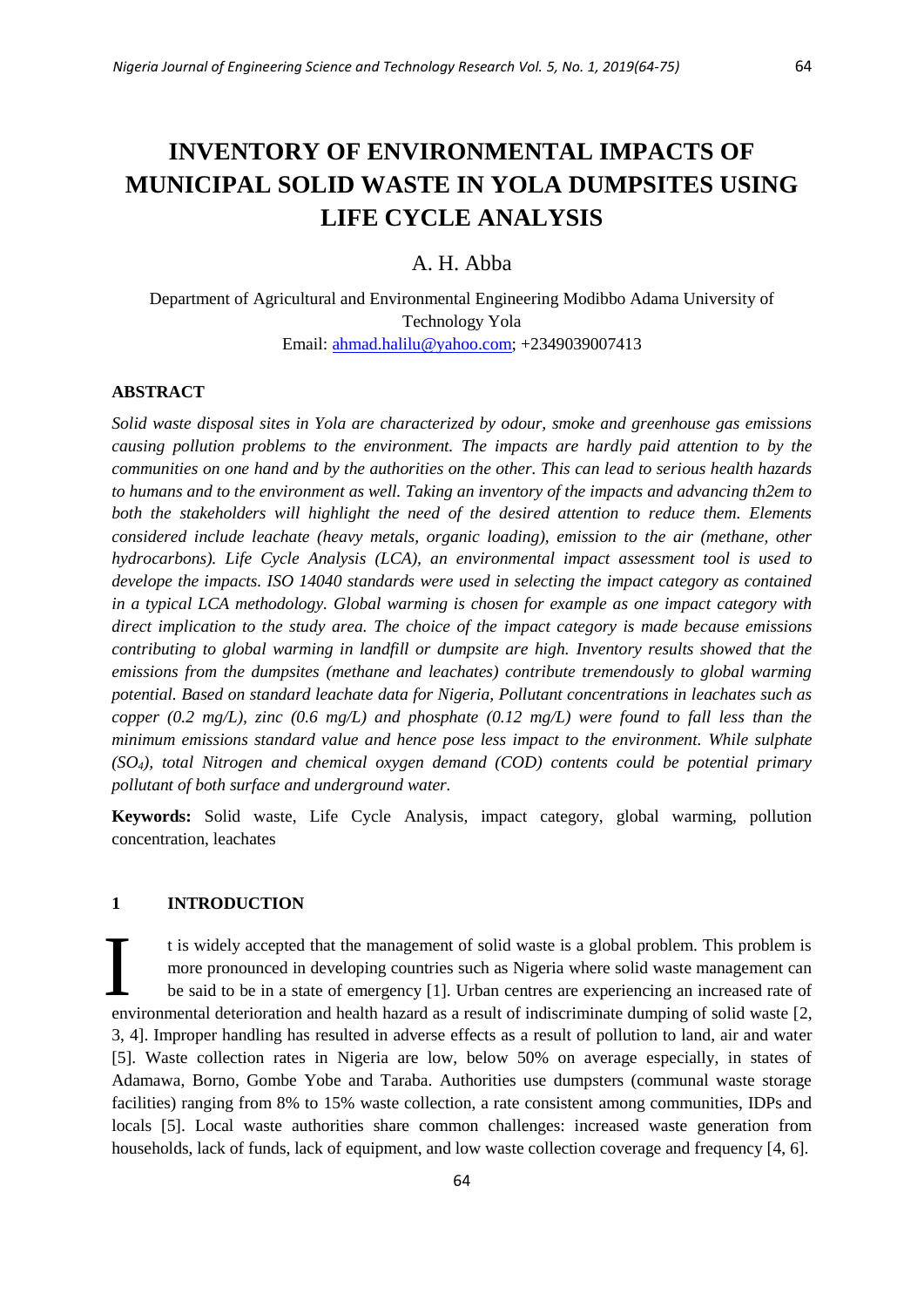The Adamawa State Environmental Protection Agency (ASEPA) is responsible for environmental sanitation and solid waste collection and disposal, particularly in the state capital. It can count on a staff structure of 28 persons. In some areas, dump containers are provided at strategic locations along the streets, wherein waste that is generated from households, commercial businesses, public buildings and recreational areas is directly dumped by members of the general public [7]. ASEPA in turn collects these wastes at intervals or as the situation may demand and transports the waste to an open space approximately 3 km from the city centre. Field survey reveals that there are 36 waste depots and 3 open dump sites (transfer station) in Yola. The purpose of the depots and transfer stations/sites is to compress and separate waste to ensure efficient transport and a sufficient recycling rate [8].. This objective has not been achieved as there are no waste compressing machines nor recycling plants/equipments at these locations. Above all, there is no single landfill in Yola. Figure 1 shows waste deposited openly in a street of densely populated Bmamoi ward in Yola town. The solid waste is seen to blockade the whole street.



Figure 1. Waste openly deposited along a street of Mbamoi

It is reported that improper treatment or disposal of waste, such as open-air burning can constitute a significant source of pollution to the environment through the release of heavy metals, such as lead, cadmium, chromium, mercury [5]. The open and unsafe dumpsites contain domestic, municipal, industrial and medical wastes; a common practice in most cities in developing countries [9, 10]. These dumpsites have become feeding ground for diseases breeding animals especially rats, birds, and stray animals, thereby contributing greatly to their nourishment and growth [11]. Waste pollutants can decompose and increase in volume if exposed to rainfall and have the potential to pollute soil and ground water [12].

## **1.2 Life Cycle Analysis (LCA)**

LCA is defined as a technique for assessing the environmental aspects and potential impacts associated with a product, by compiling an inventory of relevant inputs and outputs of a product system; evaluating the potential environment impacts associated with those inputs and outputs; and interpreting the results of the inventory analysis and impact assessment phases in relation to the objectives of the study [13]. It therefore, constitutes a methodology that considers the entire life cycle of products or services – from cradle to grave (from raw material acquisition through production, use and disposal). The concept (LCA) is currently being studied and used in several countries to evaluate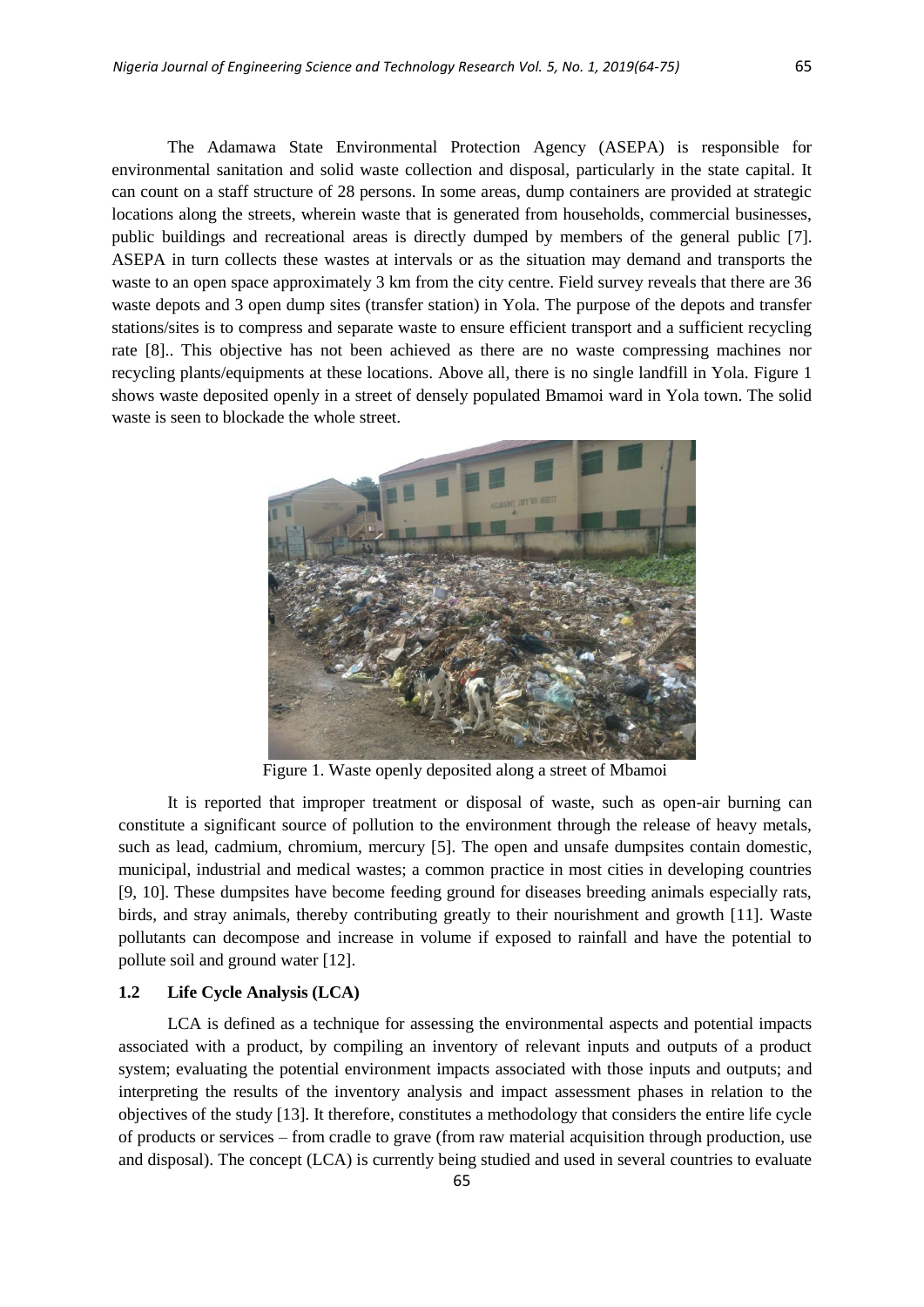treatment options for specific waste fractions. Thus, LCA is a holistic assessment methodology and a valuable tool to document the environmental consideration that need to be part of decision making toward sustainability [3]. While environmental consequences of products, services, processes or systems are determined, their effects in terms of material consumption, energy usage and environmental emission on human and eco-system during the life cycle of each contributing actor is as well determined.

There are two LCA standards created by the International Organization for Standardization (ISO): the ISO 14040 and ISO 14044 [14]. According to the ISO standards on LCA, it can assist in:

i. Identifying opportunities to improve the environmental aspects of products at various points in their life cycle;

ii, Decision making in industry, governmental or non-governmental organizations (e.g. strategic planning, priority setting, product and process design or redesign);

iii, Selection of relevant indicators of environmental performance, including measurement techniques; and

iv, Marketing (e.g., an environmental claim, eco-labeling scheme or environmental product declarations).

Life Cycle Assessments are conducted according to the ISO 14040 and ISO 14044 standards. LCAs consist of four steps, as shown below:

- 1. Goal and Scope Definition
- 2. Inventory Analysis
- 3. Impact Assessment

4. Interpretation

## **1.3 Goal and Scope Definition**

According to the ISO 14040 standard the first phase of an LCA is the definition of the goal and scope. In this step all general decisions for setting up the LCA system are made. The goal and scope should be defined clearly and consistently with the intended application.

#### **1.3.1 Goal**

In the goal definition, the following points need to be determined:

The *intended application* of an LCA study - An LCA can be used for many different applications such as marketing, product development, product improvement, strategic planning, etc.

The *purpose* of an LCA study – The purpose of an LCA can also vary greatly and will dictate the scope of the study. If the study is intended to be published, the scope will be more comprehensive and include a greater data collection effort and a formalized review process. If the LCA will be used internally, no critical review is necessary; the scope will be dictated by the company"s objective and their access to data.

The *intended audience* of an LCA report – The audience can be the shareholders, executives, engineers, consumers, etc. Depending on the client's objectives.

Usage for *comparative* analysis – If the LCA results are intended to be used for comparative reasons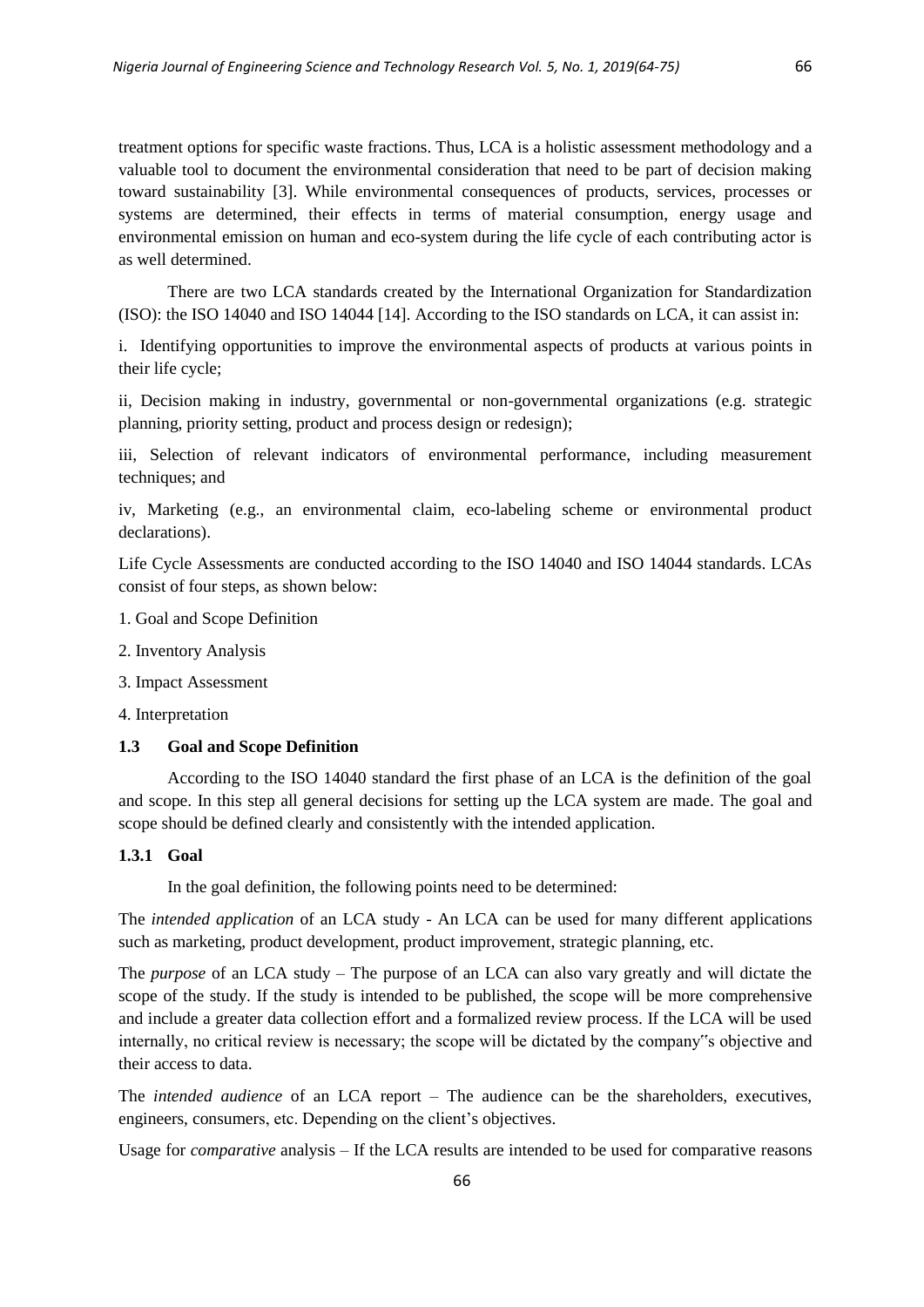must be determined. If they are going to be published a critical review is obligatory.

#### **1.3.2 Scope**

During the scope definition the product or process system under study is characterized, all assumptions are detailed and the methodology used to set up the product system is defined.

Life Cycle Inventory

## **1.4 Life Cycle Inventory**

The Inventory Analysis is the LCA phase that involves the compilation and quantification of inputs and outputs for a given product system throughout its life cycle or for single processes. The inventory analysis includes data collection and the compilation of the data in an Life Cycle Inventory (LCI) table.

#### **1.5 Life Cycle Impact Assessment**

The Life Cycle Impact Assessment (LCIA) identifies and evaluates the amount and significance of the potential environmental impacts arising from the LCI. The inputs and outputs are first assigned to impact categories and their potential impacts quantified according to characterization factors. Figure 2 shows the conversion from emissions to impact potentials via *classification* and *characterization.*



Figure 2. Classification and Characterization [14]

Within the scope of a study certain elements are defined for the LCIA. Mandatory elements include the selection of relevant impact categories, classification and characterization. The optional elements of the study are normalization, grouping and weighting.

#### **1.5.1 Impact Assessment Methods**

There are different methods that can be used to perform a Life Cycle Impact Assessment.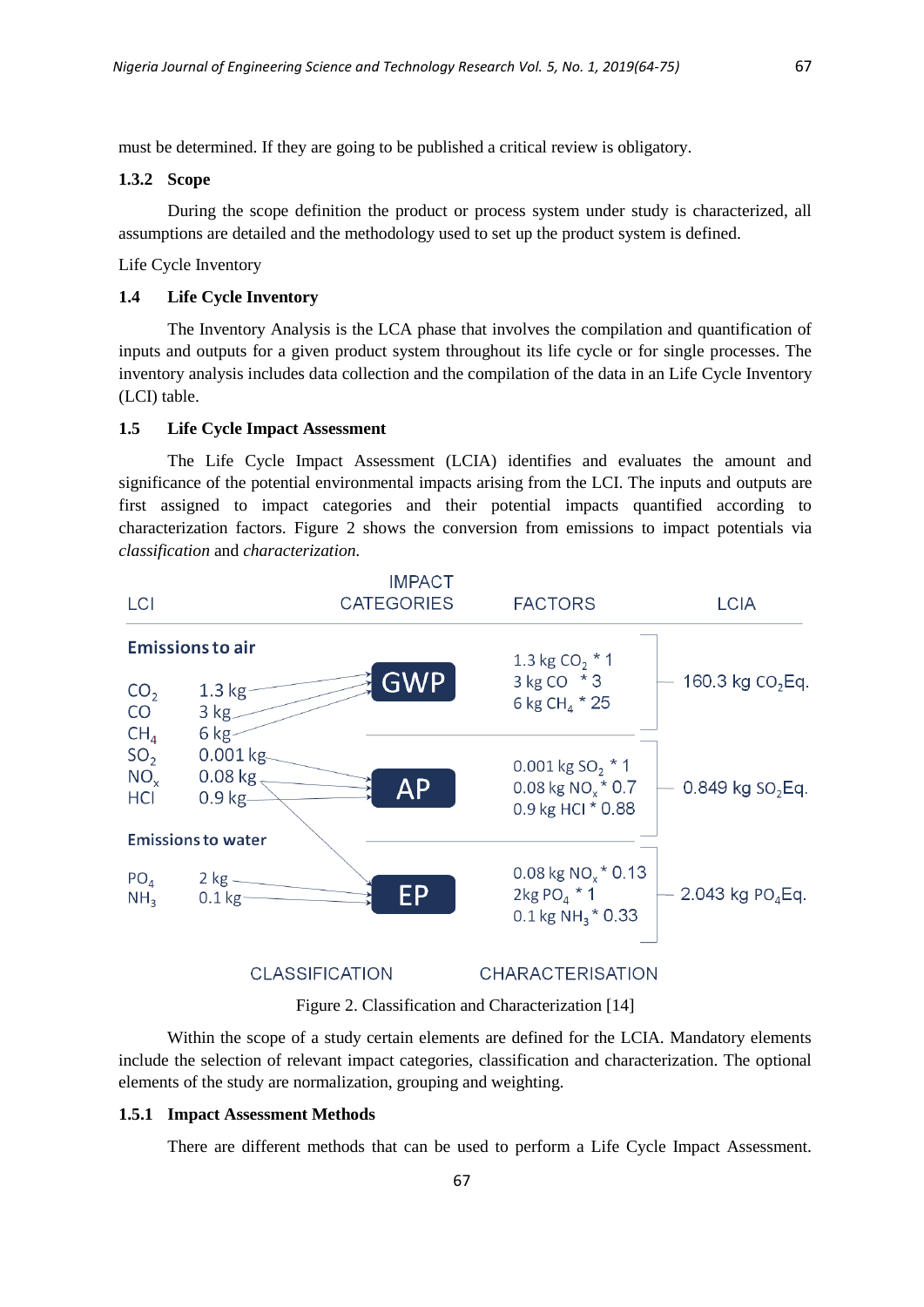These methods are continuously researched and developed by different scientific groups based on different methodologies. This research work does not explain the development of the different methods, but it does describe them. In life cycle impact assessment methods, such as TRACI or CML, two main approaches are used to classify and characterize environmental impacts: the problem-oriented approach (mid point) and the damage-oriented approach (end point) [14]. The socalled CML method is the methodology of the Centre for Environmental Studies (CML) of the University of Leiden and focuses on a series of environmental impact categories expressed in terms of emissions to the environment. The CML method includes classification, characterization, and normalization. For the two methods, refer to Table 1. The impact categories for the global warming potential and ozone layer depletion are based on IPCC factors. Further information is available at the Centre for Environmental Studies (CML), University of Leiden. Another method is the Tool for the Reduction and Assessment of Chemical and other Environmental Impacts, called TRACI. This problem-oriented method is developed by the U.S. Environmental Protection Agency (EPA) and is primarily used in the US.

| CML                                                                                          | Unit                   | <b>TRACI</b>                                         | Unit             |
|----------------------------------------------------------------------------------------------|------------------------|------------------------------------------------------|------------------|
| Global Warming Potential<br>(GWP 100 Years)                                                  | Kg CO2-Equiv           | Global Warming Air                                   | Kg CO2-Equiv     |
| Ozone Layer Depletion<br>(ODP, steady state)                                                 | Kg R11-Eqiuv           | Ozone Depletion Air                                  | Kg CFC11-Equiv   |
| <b>Acidification Potential</b><br>(AP)                                                       | Kg SO2-Equiv           | Acidification Air                                    | $Mol$ H+ -Equiv  |
| <b>Eutrophication Potential</b><br>(EP)                                                      | Kg phosphate-<br>Equiv | <b>Eutrophication Air</b><br>Eutrophication Water    | Kg N-Equiv       |
| Photochem Ozone<br>Creation Potential (POCP)                                                 | Kg Ethene-Equiv        | Smog Air                                             | Kg Nox-Eqiv      |
| Human Toxicity Potential<br>$(HTP\inf.)$<br>Terrestrial Ecotoxicity<br>Potential (TETP inf.) | Kg DCB-Equiv           | Human Health Cancer Air<br>Human Health Cancer Water | Kg Benzene Equiv |

Table 1. Comparison of the TRACI and CML Methods [14]

#### **1.5.2 Selection of Impact Categories**

A number of impact categories are typically chosen as the focus of an LCA study. This choice of impact categories depends on the goal of the study. The selected impact categories should cover the environmental effects of the analyzed product system. The choice of impact categories and the choice of the impact assessment method should be documented in the goal and scope definition.

#### **1.5.6 Classification**

The results of the Life Cycle Inventory phase include many different emissions. After the relevant impact categories are selected, the LCI results are assigned to one or more impact categories. If substances contribute to more than one impact category, they must be classified as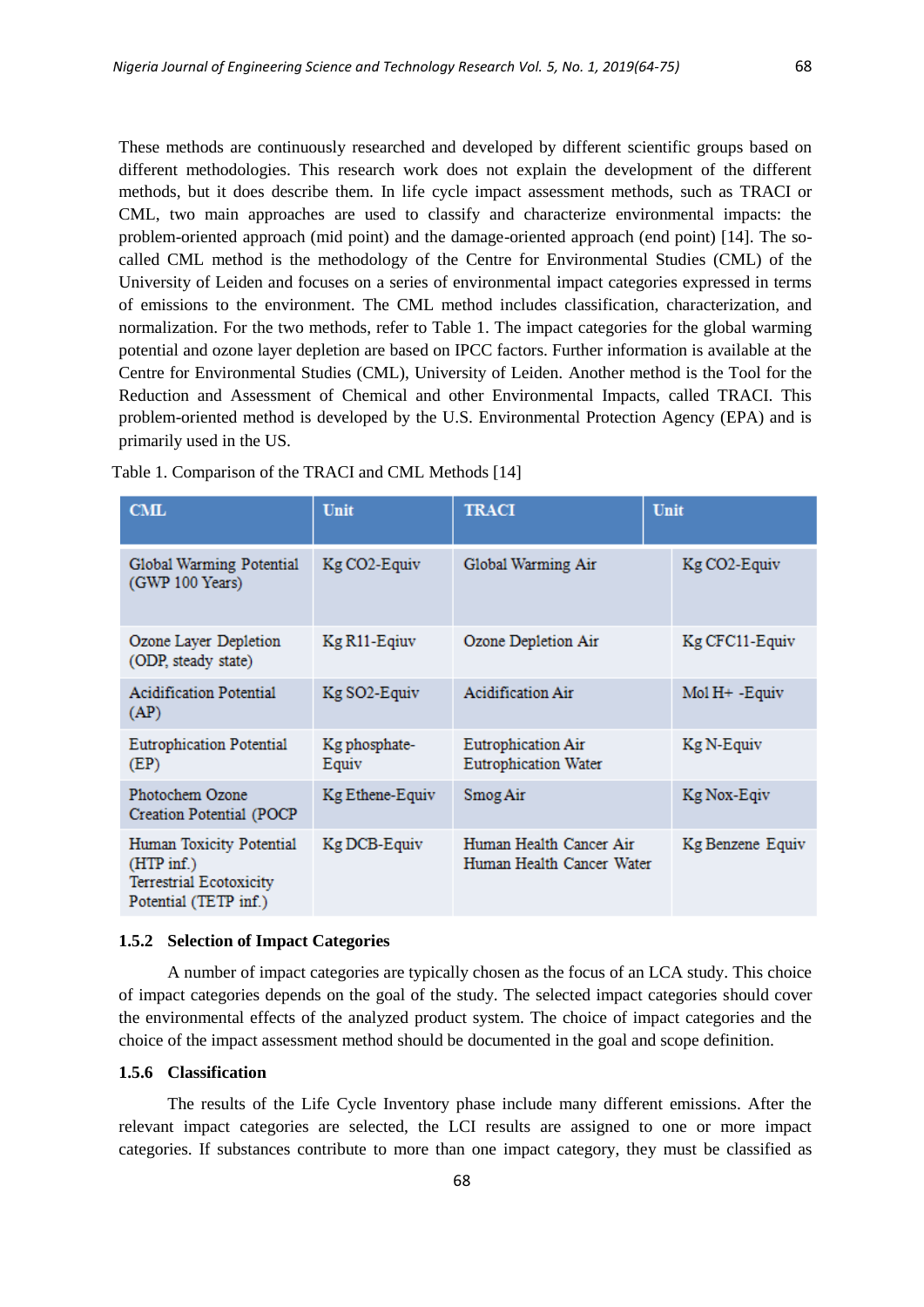contributors to all relevant categories. For example, CO2 and CH4 are both assigned to the impact category "global warming potential". NOx emissions can be classified to contribute to both eutrophication and acidification and so the total flow will be fully assigned to both of these two categories. On the other hand, SO2 is apportioned between the impact categories of human health and acidification. Human health and acidification are parallel mechanisms and so the flow is allocated between the two impact categories.

#### **1.5.7 Characterization**

Characterization describes and quantifies the environmental impact of the analyzed product system. After assigning the LCI results to the impact categories, characterization factors have to be applied to the relevant quantities. The characterization factors are included in the selected impact category methods like CML or TRACI [14]. Results of the LCI are converted into reference units using characterization factors. For example, the reference substance for the impact category "global warming potential" is CO2 and the reference unit is defined as "kg CO2-equivalent". All emissions that contribute to global warming are converted to kg CO2-equivalents according to the relevant characterization factor. Each emission has its own characterization factor.

## **2 METHODOLOGY**

## **2.1 Developing Impacts for the Dumpsite Life Cycle Assessment (LCA) in the Study Area**

Landfilling is generally of uncontrolled dumpsites and engineered sanitary landfill with leachate treatment and landfill gas capturing for energy complementing purposes [6]. Major inputs of a sanitary landfill include MSW, energy inputs (fuel and electricity) and landfill construction material inputs such as HPDE liner, clay, top soil and gravel. However, inputs for the construction of the landfill will not be used in the current impacts inventory. Outputs include leachate (heavy metals, organic loading), emission to the air (methane, other hydrocarbons). Organic matter Carbon dioxide emitted is biogenic and not considered for the landfill or dumpsite LCA output as well. Thus methane from gas utilisation emission and leachate generation are the main focus. Additional data is obtained from literature, dump site visit information. For energy consumption, fuel (diesel) and electricity consumption during the operation (consisting of estimated energy consumed in terms of kWh of electricity as well as the amount of fuel (diesel) for depositing one tone of solid waste in the dumpsite).

Information gathered from the case study site (Yola) indicated that there are vehicles used for packing and transporting solid waste to dump sites. The amount of fuel consumption in terms of diesel/gasoline is estimated to be 0.7 of a Litre to 1Litre to deposit 1tonne of MSW (adopted from landfill fuel consumption of [15; 16], a typical landfill fuel consumption), since data for fuel used by the heavy duty in Yola is not readily available now. This consist of the amount of diesel consumed by transport/heavy duty machineries used for transport, placing, spreading, compacting and providing daily soil cover for 1 ton of MSW in the dumpsite. The electricity consumed is from leachate treatment plant and assumed as adopted from the works of [15, 16]. The energy input is therefore 665kWh/t for 1 ton of typical MSW. Other assumptions relating to the emissions in the landfill model include: 1percent of carbon content in biodegradable waste is emitted in the form of COD in leachate; where 1g of carbon is assumed as equivalent to 3g of COD. 50 percent of the nitrogen content in biodegradable waste is assumed to be emitted as total-nitrogen within the leachate, 3 percent of emitted sulfur as  $H_2S$  and 1 percent to the leachate. Leachate treatment procedures are also based on conventional leachate treatments; thus used leachate data for Yola as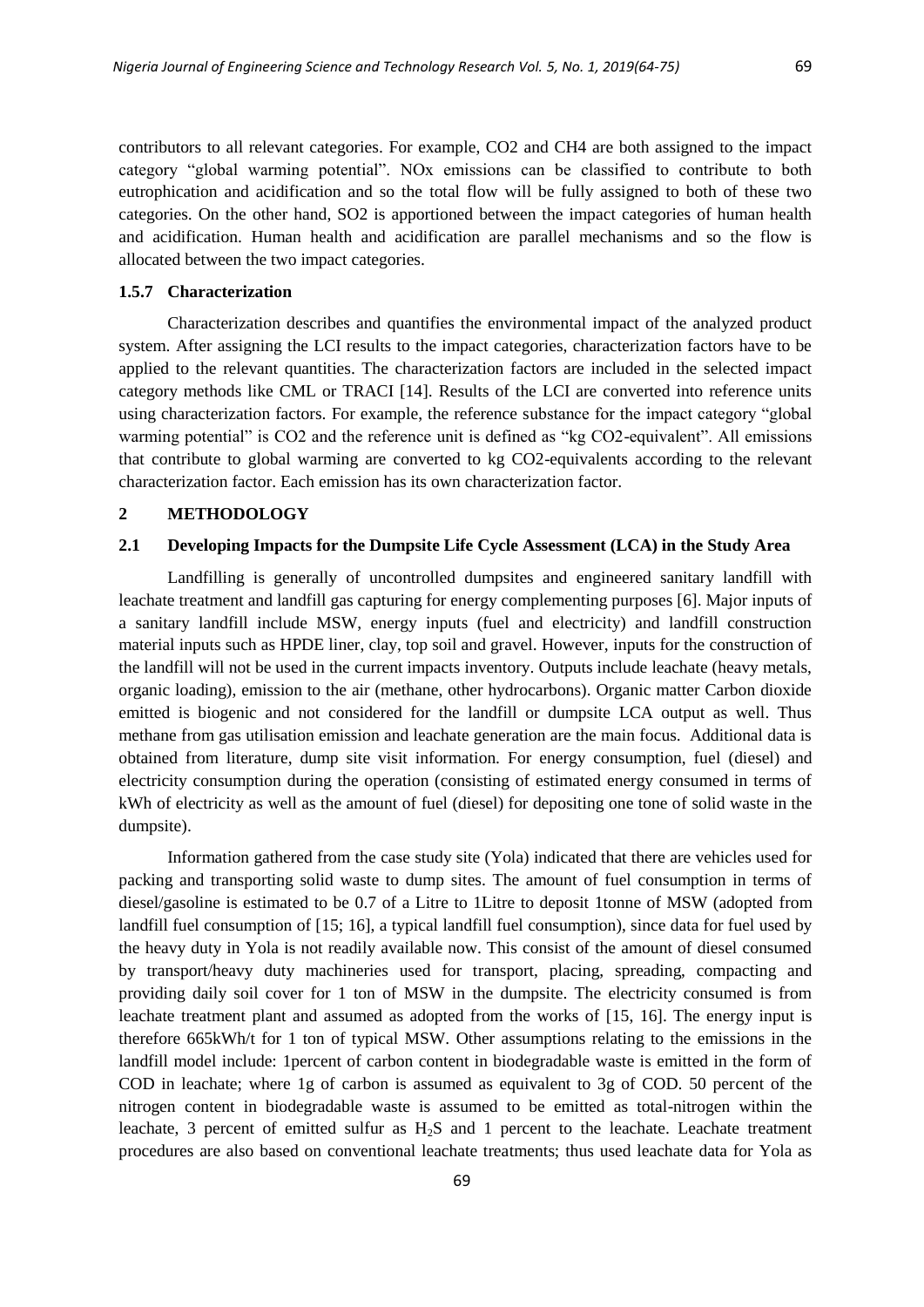observed by [15] conform to these standards. The estimation of the quantity of landfill gas generated can be conventionally computed by the use of triangular gas production model in [6].

However, the use of this model requires data from landfill or health authorities. There is no such data for Yola hence adopted data had to be used [15]. Leachate amount generated, normally characterized by high organic and inorganic compounds, toxic substances and high vulnerability [17], can be estimated using water balance method [12]. In the current work, data on the Yola dump sites leachate is scarce; hence data adopted from [18] is hereby used**.** Missing data is filled by data from similar scenarios elsewhere such as those in the works of [15: 16; 18, 19]. Table 2 present emissions to air, water and their allocated impacts equivalence. This characterization procedure is inbuilt in GaBi for all impacts categories (Refer to Table 2).

| <b>Inputs</b>                | Quantity                                         |  |  |
|------------------------------|--------------------------------------------------|--|--|
| Energy (kWh)                 | $665^{\circ} + 7.7MJ (2.44 \text{ kWh})^{\circ}$ |  |  |
| Diesel (1)                   | $1^d$ + 10.4 <sup>e</sup>                        |  |  |
| <b>Outputs</b>               |                                                  |  |  |
| <b>Emissions</b> to air      |                                                  |  |  |
| Carbon dioxide (fossil) (kg) | $2^{\circ}$ + 19.242 <sup>e</sup>                |  |  |
| Hydrogen chloride (g)        | 6 <sup>c</sup>                                   |  |  |
| Hydrogen fluoride (g)        | $1^{\circ}$                                      |  |  |
| Hydrogen sulfide (g)         | 18 <sup>c</sup>                                  |  |  |
| Methane (g)                  | 37849.5 <sup>a</sup>                             |  |  |
| Nitrogen oxide (g)           | $41^{\circ} + 209^{\circ}$                       |  |  |
| Nitrous oxide $(g)$          | $2^{\circ}$                                      |  |  |
| Sulfur dioxide (g)           | $32^{\circ}$ + 6.1 <sup>e</sup>                  |  |  |
| Carbon monoxide (g)          | $23.6^\circ$                                     |  |  |
| Particles (g)                | $7.4^\mathrm{e}$                                 |  |  |
| <b>Emissions to water</b>    |                                                  |  |  |
| Total nitrogen (g)           | $1003^{\circ}$ from 1 tonne of MSW               |  |  |
| Hg                           | $1.40$ mg/ $kgb$                                 |  |  |
| Cd                           | $0.06$ mg/ $kgb$                                 |  |  |
| Fe                           | $35.1$ mg/ $kgb$                                 |  |  |
| Mg                           | $1.60$ mg/kg <sup>b</sup>                        |  |  |
| Zn                           | $1.33$ mg/kg <sup>b</sup>                        |  |  |

Table 2. Inventory for landfilling 1 tonne of MSW

<sup>a</sup>Estimated methane gas for Yola (landfill data form [5], [15], [16], [18]. and mostly emitted during collection

The values in the above table were mostly computed using GaBi data base, software used for LCA modeling (Table 3).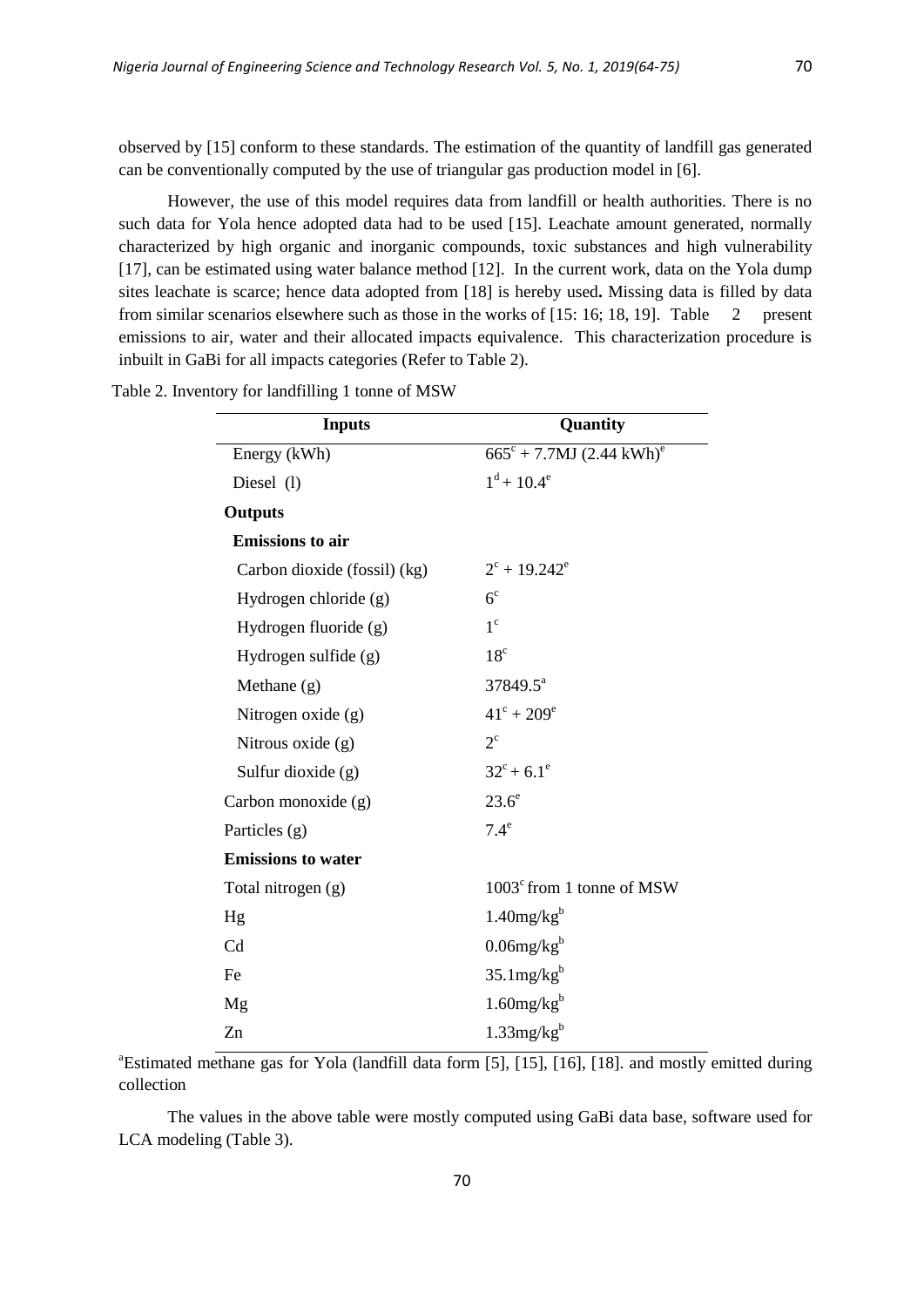|                                 | Global warming (kg)<br>Acidification (g $SO_2$ )<br>CO <sub>2</sub> |                     | Nutrient enrichment (g)<br>$NO3$ ) |                              |                       |
|---------------------------------|---------------------------------------------------------------------|---------------------|------------------------------------|------------------------------|-----------------------|
| Emissions                       | Equivalency<br>factor                                               | Emissions           | Equivalency<br>factor              | Emissions                    | Equivalency<br>factor |
| $\overline{{\rm CO}_2}^{\rm a}$ |                                                                     | $\mathrm{SO}_2{}^a$ | 1.00                               | NO <sub>2</sub> <sup>a</sup> | 1.35                  |
| CH <sub>4</sub> <sup>a</sup>    | 25                                                                  | $NO_2^{\ a}$        | 0.70                               | $NH_3$ <sup>a</sup>          | 4.43                  |
| $N_2O^a$                        | 320                                                                 | $H_2S^a$            | 1.88                               | $N^b$                        | 3.64                  |
|                                 |                                                                     | HF <sup>a</sup>     | 1.60                               | P <sup>b</sup>               | 32.03                 |
|                                 |                                                                     | HCl <sup>a</sup>    | 0.88                               |                              |                       |
|                                 |                                                                     | $NH_3^a$            | 1.88                               |                              |                       |

Table 3. Impact categories, emissions, and equivalent factors [15]

*<sup>a</sup>Emissions to air, <sup>b</sup>Emissions to water*

A complete model inputs and outputs for Yola Dumpsite impacts to land, water and air are shown in Table 4.

Table 4. Summary of input and output inventory for the disposal of 1 t of MSW of an average composition in the Dumpsite scenarios

| <b>Inputs</b>                | <b>Landfilling</b> |  |
|------------------------------|--------------------|--|
| Energy (kWh)                 | 667.44             |  |
| Diesel (1)                   | 11.4               |  |
| Heat energy (MJ)             |                    |  |
| Lube oil $(l)$               |                    |  |
| Moist air (kg)               |                    |  |
| Process water (kg)           |                    |  |
| Limestone (kg)               |                    |  |
| NH <sub>3</sub> (kg)         |                    |  |
| NaOH (kg)                    |                    |  |
| Activated coke (kg)          |                    |  |
| Outputs                      |                    |  |
| <b>Emissions</b> to air      |                    |  |
| Carbon dioxide (fossil) (kg) | 21.24              |  |
| Hydrogen chloride (g)        | 6                  |  |
| Hydrogen fluoride (g)        | 1                  |  |
| Hydrogen sulfide (g)         | 18                 |  |
| Methane $(g)$                | 21500              |  |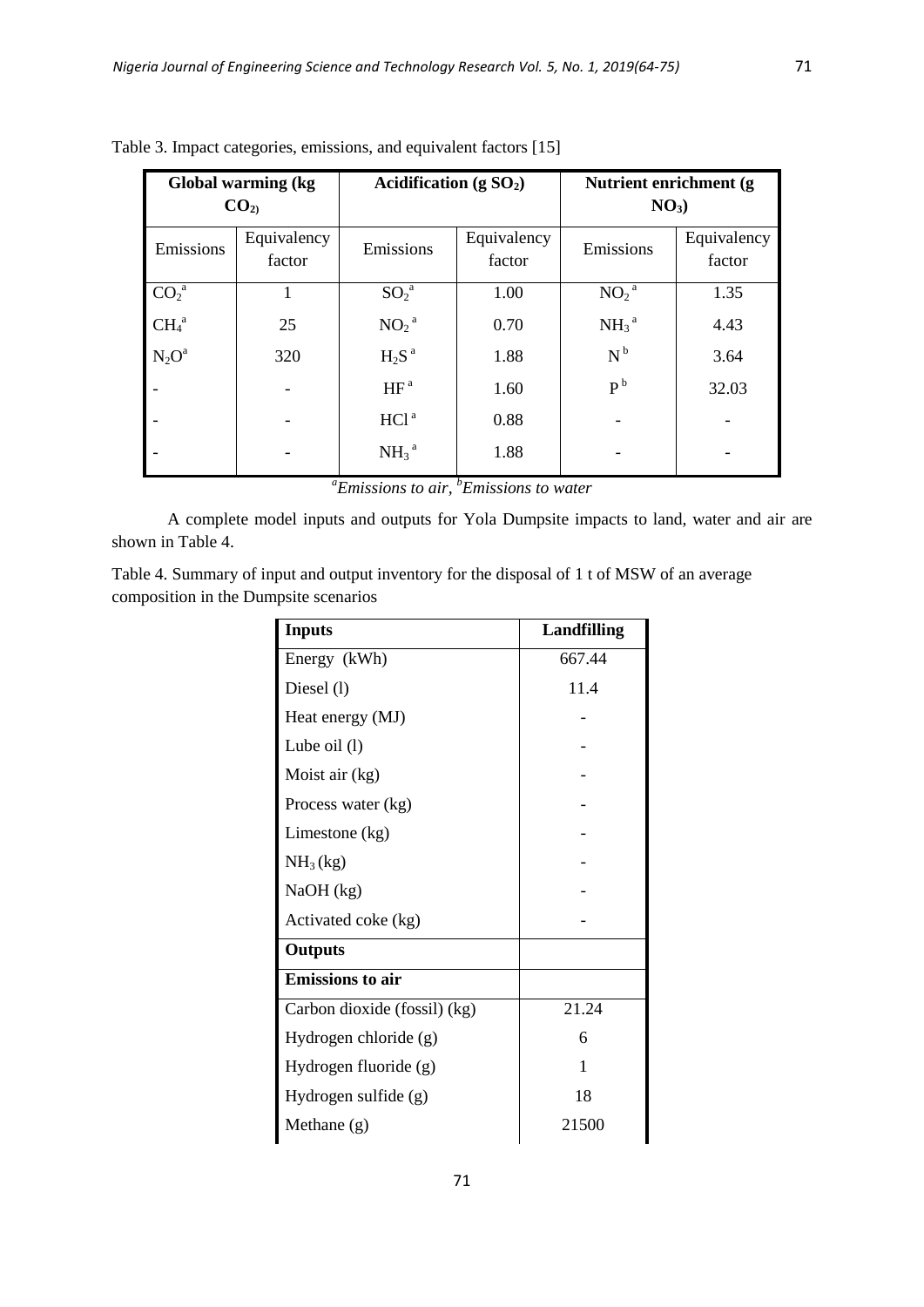| Ammonia NH <sub>3</sub>      |                      |  |
|------------------------------|----------------------|--|
| Nitrogen oxide $(g)$         | 250                  |  |
| Nitrous oxide $(g)$          | 2                    |  |
| Sulfur dioxide (g)           | 38.1                 |  |
| Carbon monoxide (g)          | 23.6                 |  |
| Particles including VOCs (g) | 7.4                  |  |
| Total nitrogen (g)           | 1003                 |  |
| Hg                           | $1.40 \text{ mg/kg}$ |  |
| Cd                           | $0,06$ mg/kg         |  |
| Fe                           | $35.1 \text{ mg/kg}$ |  |
| Mg                           | $1.60 \text{ mg/kg}$ |  |
| $Z_{n}$                      | $1.33 \text{ mg/kg}$ |  |
| Cп                           |                      |  |
|                              |                      |  |

## **2.2 Selection of Impacts Categories**

Environmental impacts categories are effect derived from the activities of human or natural sources based on their effects to the environment such as global warming potential, human health potential, and acidification potential and so on. Global warming is chosen as impact category for the LCA of the study. The choice of the impact category is made because emissions contributing to global warming in landfill or dumpsite are high. The contributing elements are mainly  $Co<sub>2</sub>CH<sub>4</sub>$  No and traces of H<sub>2</sub>S, CO, HCl, SO<sub>2</sub>, HF and NH<sub>3</sub> [16, 19], and heavy metals released to atmosphere mostly Cadmium (Cd), the most volatile [19]. While Ferrous (Fe), Zinc (Zn), COD are from Leachates. The method adopted for the study for the amount of methane was estimated based on the IPCC, 2006 methodology in the GaBi software. Air emissions in the dumpsites are dominated by methane constituting about 50-70%. CO<sub>2</sub> constitutes 30-50%, while the remaining comprises: H<sub>2</sub>S, CO, HCl,  $SO<sub>2</sub>$ , HF and NH<sub>3</sub> [16, 19] and heavy metals released to atmosphere mostly Cadmium (Cd), the most volatiles [19]. While Ferrous (Fe), Zinc (Zn), Manganese (Mn) are released through leachates. It is assumed that the quantities are much below emission standards and hence are insignificant in the LCI. During the combustion of natural gas and diesel for landfill electricity and machinery usage, most expected emissions consist of  $CO_2$ ,  $CO$ ,  $NO_X$ ,  $SO_2$ ,  $CH_4$ ,  $N_2O$  and dioxins.

## **3 DISCUSSION**

#### **3.1 Life Cycle Assessment of (LCA) of Yola Dumpsite**

It is observed that the energy input to the dumpsites is amounting to 667.44 (Table 4). In a typical dumpsite of African setting, this may seem to be high. However, this is expected because of its demand on the landfill/ dumpsites. In a typical engineered landfill, electricity is highly utilized for leachate treatments and other light activities such as lightning, weighing and storage activities. Another aspect that requires energy utilization is the collection and transportation of waste (11.4litres of diesel, Table 4). This is the fuel used by trucks and heavy duty machine to landfill 1 ton of MSW. What the LCA is presenting here is the inventory of power requirements of activities conducted in the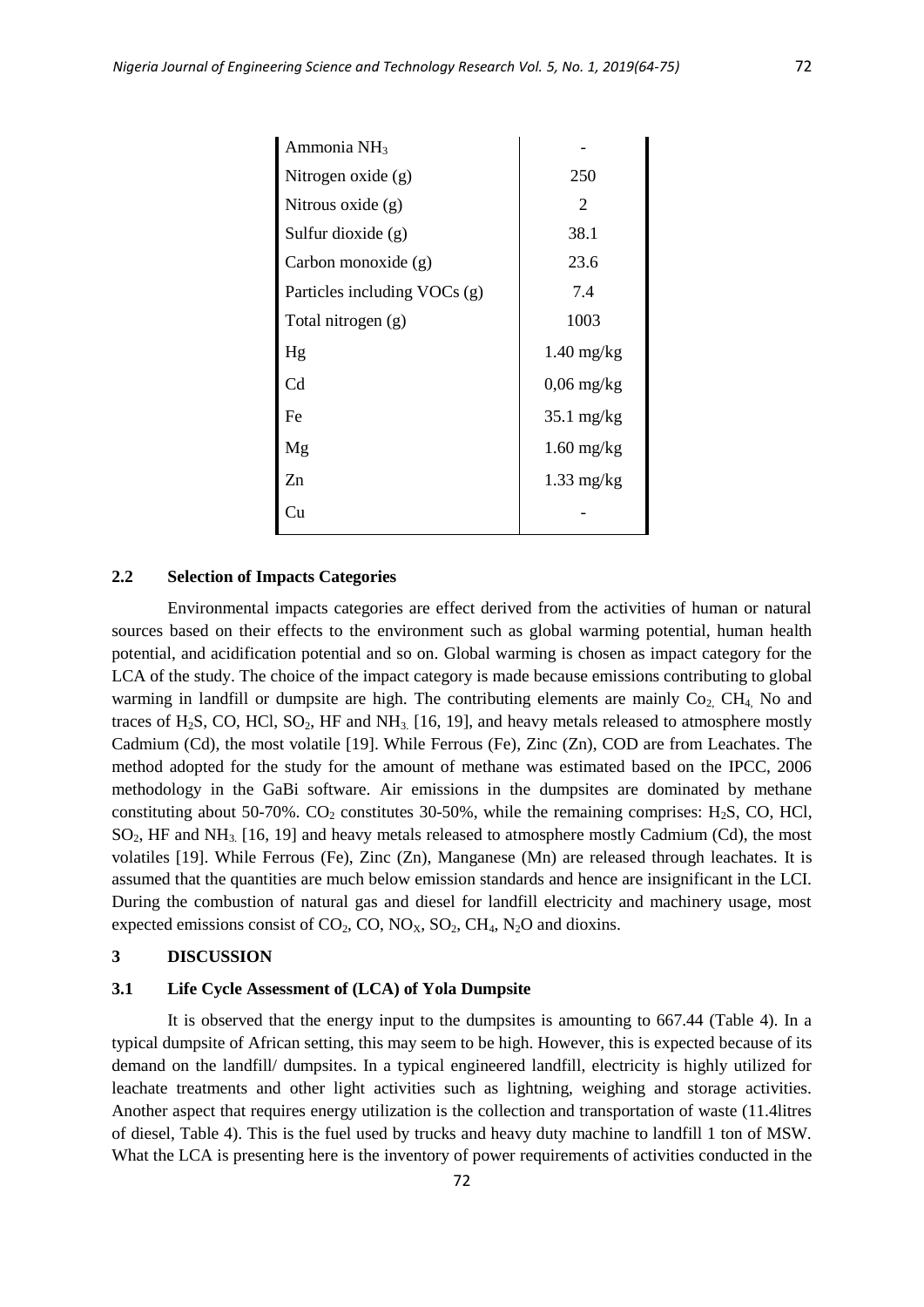dumpsites or an engineered landfill as the case may be. These are one of the most important inputs in a typical dumpsite LCA inventory.

The next aspect is the output inventory. Inventory of dumpsite/landfill involve two chief emissions. Those to air (mainly emitted in form of gases) and those released to the environment (mainly leachates and other elements). In the current study, these emissions are presented in Table 4 as well. Chief air emissions are carbon dioxide and methane as noted earlier. Carbon dioxide is shown to be about 21.24 kilograms. It is this much because of the burning of fossil fuel from the activities of trucks, heavy duty and electricity usage. Global warming potential is measured based the amount of the carbon dioxide released to the environment. In the current study, global warming potential is expected to manifest. This is typical of releases from a site where the gas is not captured as observed by a lot of authors including [5, 13, 16, 19) among others. Meanwhile, Emission from diesel oil combustion of trucks and bull dozers are estimated using the coefficient factors for combustion of diesel oil reported by [15].

The amount of methane emitted is high 21500 g/ton which could highly contribute to the global warming. This value is 25 times the amount of carbon dioxide in terms of contributing to global warming potential as reported by several authors [5, 14, 20]. The value is also expected and could be due to the following reasons:

- i. Free release of the gas to the atmosphere.
- ii. Major part of the waste is biodegradable waste (food, paper, yard waste and wood) which consists of 65.43 percent of the total waste.
- iii.Engineered landfill is not used hence gas capturing for utilization is not practiced.

Other emissions such as Nitrogen oxide and Sulfur dioxide have minimal effects to the environment. The LCA also showed the remaining emissions comprising HCL, HF, NO and  $H_2S$  are insignificant as shown in the Table.

Emissions to water from the dumpsites are also presented. Total Nitrogen, sulphate and other emissions in the form of chemical oxygen demand (COD) are emitted within the leachate and they are primary pollutant of both surface and underground water. According to standard leachate data [8], the standard for copper is  $2.3 - 17.3$  mg/l and sulphate ranges from  $30.2 - 946.3$  mg/L. Zinc and phosphate were reported to have standard ranges of  $7.7 - 129.8$  mg/L respectively. There were no standard for ammonia and iron. Based on standard leachate data for Nigerian from [18], copper (0.2 mg/L), zinc (0.6 mg/L) and phosphate (0.12 mg/L) were found to fall less than the minimum value standard and therefore have less impact to the environment. The LCA inventory also showed that sulphate (45 mg/L) has impact to the environment since it falls within the range of the standard

## **4 CONCLUSIONS**

Inventory of environmental impacts of the dumpsites in Yola town was conducted using life cycle analysis. A procedure for putting the inventory was developed and presented. Crbon dioxide, methane and total nitrogen were found high. Carbon dioxide and methane were seen to pose global warming potential. this is as a result of major part of the waste is biodegradable waste (food, paper, yard waste and wood) which consists of (65.43%) and also engineered landfill is not used hence gas capturing for utilization is not practiced. Based on standard leachate data for Nigeria, copper (cu), zinc (Zn) and phosphate were found to fall less than the minimum value standard while sulphate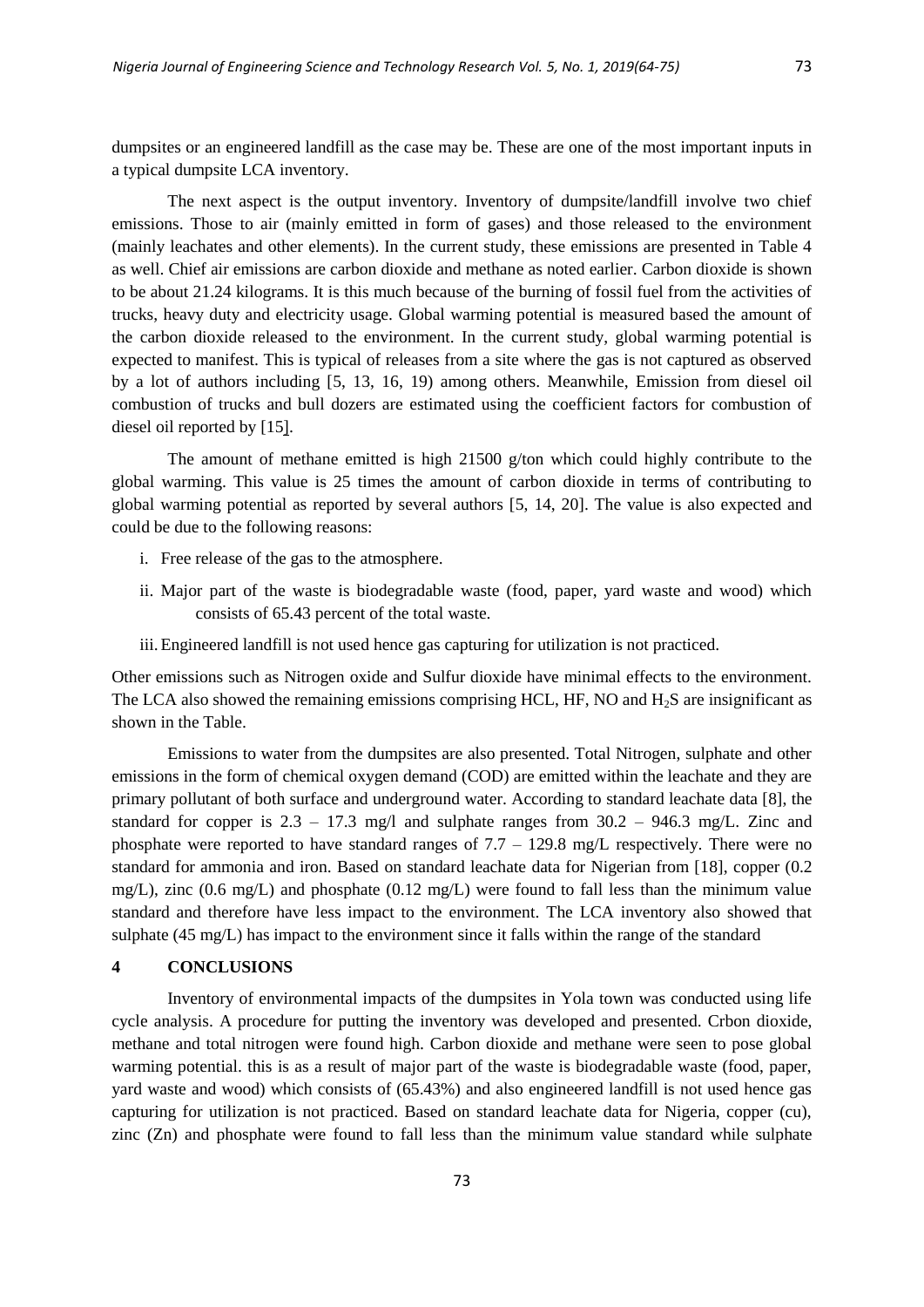(SO4), total Nitrogen and other emissions in the form of chemical oxygen demand (COD) are emitted from the leachate and they are primary pollutant of both surface and underground water.

## **REFERENCES**

- 1. Kadafa, A.A. Idris, N.M. Walters, A.and Abba, A.H. (2018). A Review of Waste Management Assessment Methods. NSUK Journal of Environmental Management & Sustainability, vol. 1, no. 1.
- 2. Amasuomo, E., Omagbemi, J.A.T. & Hasnain, S.A.,( 2015). Analysis of Public Participation in Sustainable Waste Management Practice in Abuja, Nigeria. Journal of Environmental Management and Sustainable Development, vol. 4, no. 1, pp. 180-193.
- 3. Ahmad Halilu Abbaa, Zainura Zainon Noora,, Rafiu O. Yusufa, Mohd Fadhil M.D. Dinb, Mohd Ariffin Abu Hassana (2013). Assessing environmental impacts of municipal solid waste of Johor by analytical hierarchy process. Resources, Conservation and Recycling, vol. 73, pp. 188– 196.
- 4. Imam A, Mohammed B, Wilson DC, Cheeseman CR. Solid waste management in Abuja, Nigeria. Waste Management 2008; vol. 28, pp. 468–72.
- 5. Ahmad Halilu Abba, Adamu Saleh, Ahmadu Umaru Babayi and A.A. Kadafa (2018). Impact Assessment of Clinical Waste on Yola North Soils, Adamawa State. NSUK Journal of Environmental Management & Sustainability. vol. 1, no. 1.
- 6/ Tchobanoglous, G., Theisen, H. and Vigil, S. (1993) Integrated solid waste management: Engineering principles and management issues. Mcgraw Hills. International Edition Singapore. ISBN 00728654.
- 7. Ishaku, H.T., Sahabo, A.A. & Yerima, B.D.,( 2015). Assessment of Municipal Solid Waste Management Practices in Jimeta-Yola Adamawa State Nigeria. *Open Journal of Water Pollution and Treatment*, vol. 2, no. 1, pp.1-7.
- 8. Ahmad Halilu Abba (2014). Assessment of Municipal Solid Waste Disposal Options Using Analytical Hierarchy Process and Life Cycle Analysis. PhD Thesis, Submitted to the Faculty of Chemical Engineering, Universiti Teknologi Malaysia.
- 9. World Health Organization (WHO) (2016). Waste and human health: Evidence and needs. WHO Meeting Report 5–6 November 2015 Bonn, Germany.
- 10. Goddu, V. K., Duvvuri, K., and Bakki, V. K. (2007). A critical analysis of healthcare waste management in developed and developing countries. Case studies from India and England. Journal of Waste Management, vol. 7, no. 2, pp. 134-141.
- 11. Clarke, J. (2008). Clinical waste in developing countries. Journal of Nepal Health Research Council, vol. 28, no. 1, pp. 44-67.
- 12. Adewuyi, G. O. and Opasina, M. A. (2010). Physicochemical and heavy metals assessments of leachates from aperin abandoned dumpsite in Ibadan City. Journal of Waste Management, vol. 7, no. 3, pp. 89-97.
- 13. Siti Nadzirah Othman, Zainura Zainon Noor, Ahmad Halilu Abba, Rafiu O. Yusuf, Mohd. Ariffin Abu Hassan(2013). Review on life cycle assessment of integrated solid waste management in some Asian countries. Journal of Cleaner Production, vol. 41, pp. 251-262.